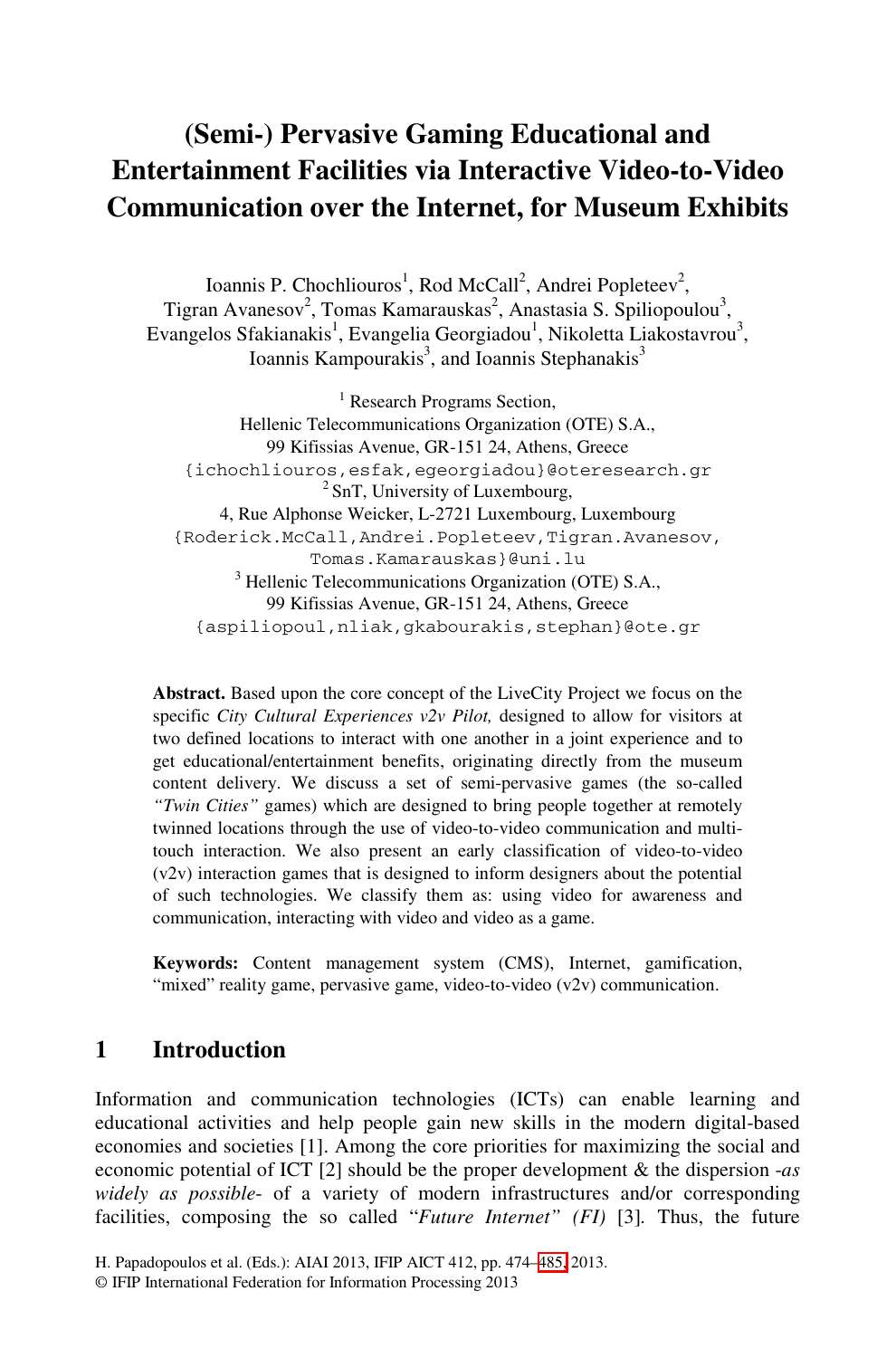economy will be a network-based knowledge economy, with the Internet being at its center. This option will be critical to support growth and investments as well as to ensure citizens can access the content and services they want, occasionally via new modes and novel educational or communication means.

The aim of the *LiveCity ("Live Video-to-Video Supporting Interactive City Infrastructure"*) *Project* is to empower the citizens of a city to interact with each other in a more productive, efficient and socially useful way by using high quality video-to-video  $(v2v)$  over the Internet. Video-to-video can be used for a variety of selected activities such as to save patients' lives, improve city administration, reduce fuel costs, reduce carbon footprint, enhance education and improve city experiences for tourists and cultural consumers. To realize its specific targets, LiveCity proposes certain well defined scenarios/use-cases and then it realizes, *during its life-time*, corresponding pilot actions with the involvement of multiple users. According to the original LiveCity context and conformant to the specific description of its WP4 *("City Cultural & Educational Experiences v2v Pilot"*), two specific scenarios will be developed and the inclusion of live (interactive) v2v communication for use in schools and museums will be examined, *respectively.* In particular, one of the two essential scenarios is the "*Museum Exhibit*" which proposes the establishment a cultural-oriented scenario and it is designed to allow the visitors at two defined locations to interact with one another in a "joint experience"; the related "locations" are the city of Athens (with the participation-involvement of *OTE's Telecommunications Museum*) and the city of Luxembourg (with the participation/involvement of the *Post & Telecoms (P&T) Museum*). LiveCity also aims to "promote" awareness of each city to visitors at both locations. The final design will use live interactive v2v as the "basis" for the interaction along with a multi-touch table and perhaps an external display, operated at both museums. Via this modern kind of application, "games" that are to be deployed will allow people playing together in real time, solving a number of puzzles and clues about related topics as well as promoting a variety of educational aspects for various potential categories of users - museum visitors (i.e.: pupils, students, teachers, educators and the public). Focusing upon an interactive v2v communication directly to the public via the LiveCity Project, can be a decisive option for the promotion of *OTE's Telecommunications Museum* collections to the Hellenic and/or the European public and for the proper and wider dissemination of its programs and/or other related (educational, informative, etc.) initiatives, towards supporting the effort for a more efficient digital cultural and scientific inclusion of local and virtual citizens; this is particularly important for LiveCity as this museum also intends to apply the corresponding facilities to educationally-oriented activities in cooperation with two schools of the Municipality of Vrilissia in Athens, also participating to the LiveCity scope. Moreover, similar beneficiary options stand for the *P&T Museum* in the city of Luxembourg. The proposed activities and the related methodologies will also make all involved people learning more effectively and will support the acquisition of new skills, via the usage of v2v facilities, on a "pure" multimedia-based environment. This will help the effort for ensuring the effective use and exploitation of cultural resources by developing technologies and for making them widely available, usable and reusable regardless of their form, location, time-sphere, etc. In the scope of LiveCitybased activities, it should be expected that either visitors of the involved museums or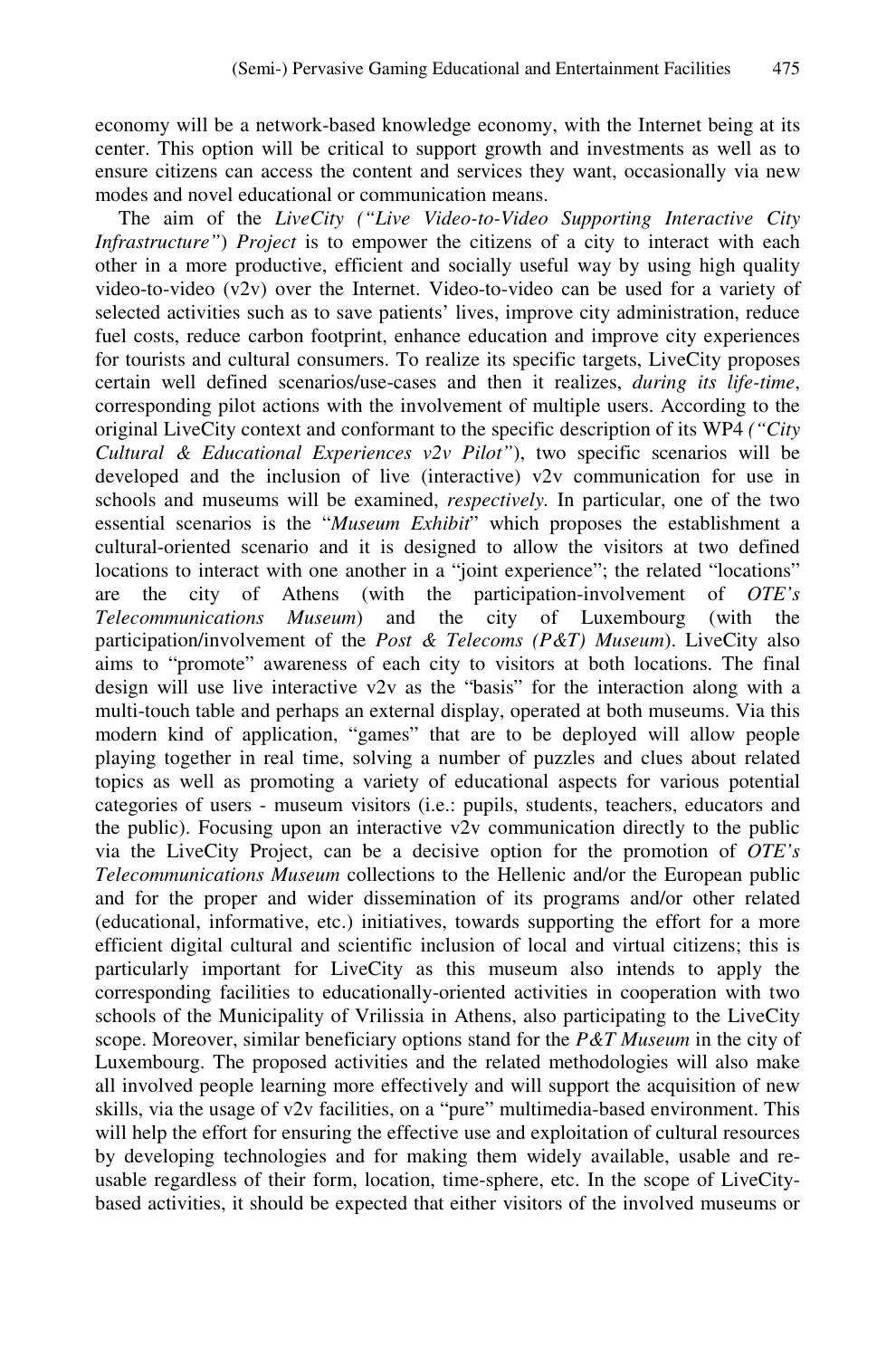other potential users of the proposed innovative solutions may be able to have benefits, directly from the museum content delivery. This will also help to "disperse" cultural and scientific-technological knowledge in a broader multi-media-based environment and will "trigger" or "challenge" new options for enhancing quality of experience (QoE) for the end-users.

### **2 Background**

-

Modern Internet-based facilities have radically modified the way people can communicate, amuse or even make business (in a variety of sectors [4]) and this has become obvious in a variety of v2v platforms supporting such aspects. Digital distribution of cultural and creative content can enable content providers to reach new and larger audiences while this also permits users to enjoy new experiences. According to the actual EU policy [5], Europe needs to "push ahead" with the creation, production and distribution (on all platforms) of digital content. Yet to date there is little bringing together of museums, cultural venues or twinned cities by using recent technologies. Within the scope of the LiveCity Project we have promoted the realization of a way of interactive v2v communication between citizens being at "twinned museum" sites, intending to support exchange of information and of experiences; museums can reside in different cities as well as in different European countries. This innovative manner of communication also focuses upon specific cultural and educational aspects with the aim of further enhancing interactivity between all potentially involved users. The challenge becomes greater as, apart from museums, other organizations such as schools, educational institutes or municipal authorities can also "join" the effort at later stages. In order to allow for the exhibit to be used after LiveCity has ended at other locations, a content management system (CMS) is being developed which will allow other venues or cities to "add" their own content to the standard deployed games. We have chosen to "base" the game on the underlying definition of "mixed" reality ([6], [7]) which states that a *"mixed reality is one where multiple devices allow views and interactions within a given context"*. This is in contrast to the mixed reality continuum [8] which consists of two opposing "poles", real environments and virtual environments with augmented reality and augmented virtuality exisiting in between. Drawing on the first definition, a "game" could consist of mobile devices, fixed screens and tablet computers. Based on this approach we have developed a platform which embraces displays, multi-touch tables and allows the addition of tablet devices. Given the emphasis on supporting collaboration between two remote locations the game is known as **"***Twin Cities***".**

The inspiration for our work comes from two previous EC-funded projects, that is: *IPerG*<sup>1</sup> which developed the "epidemic menace game" and *IPCity*<sup>2</sup> which developed

<sup>1</sup> *IPerG* (*Integrated Project on Pervasive Gaming*) was an EU-funded project (FP6 - 004457) which started on 01.09.2004 and came to an end on 29.02.2008. Its aim has been the creation of entirely new game experiences, which are tightly interwoven with our everyday lives through the objects, devices and people that surround us and the places we inhabit. The approach has been through the exploration of several showcase games which come under the description of "pervasive games" - *a radically new game form that extends gaming experiences out into the physical world*. [*http://iperg.sics.se/index.php.*].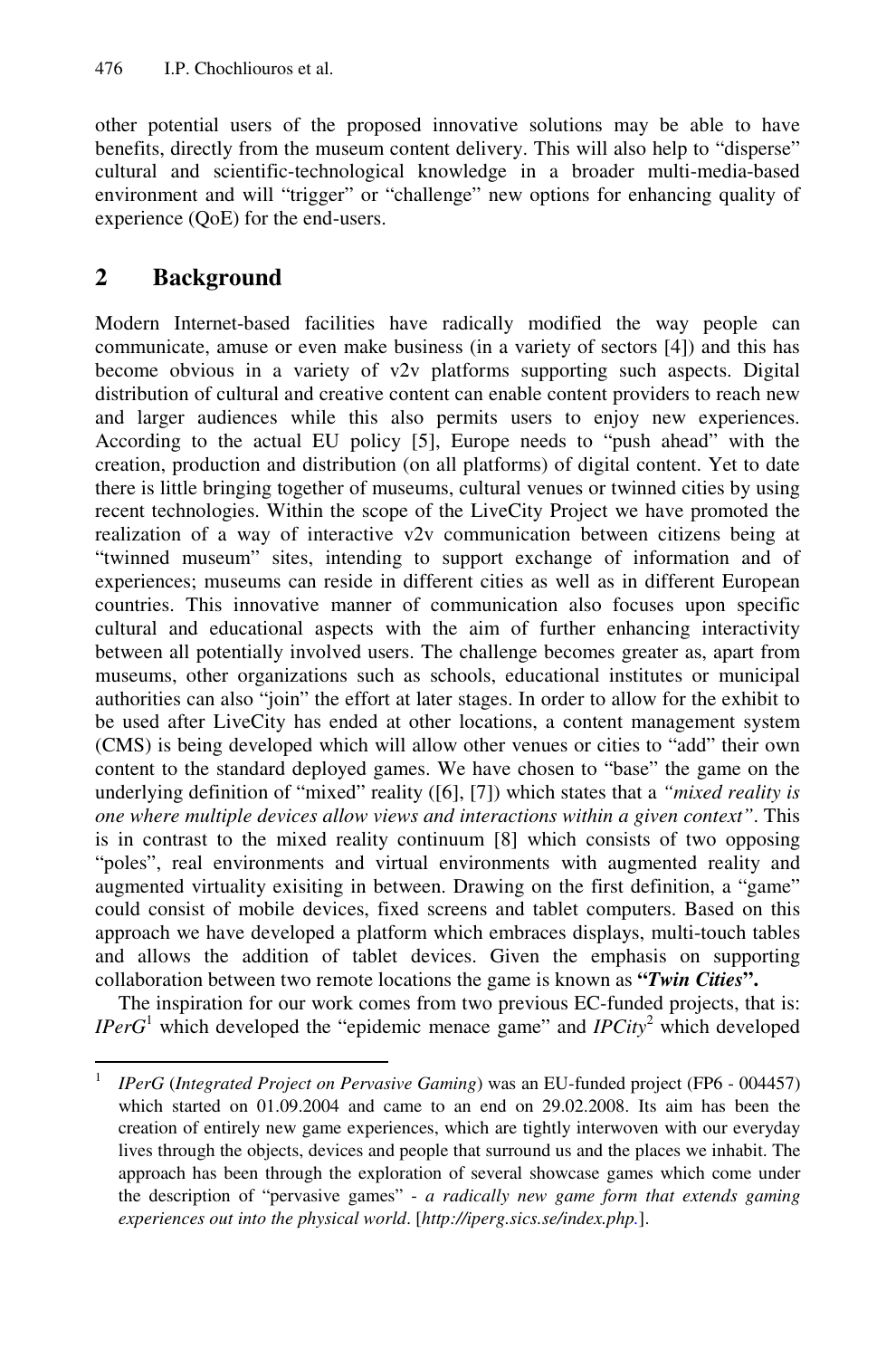the mixed reality tent to allow improved participation in the urban redesign process. In the *IPerG* case, a control room consisting of multiple screens was used where players there could control -*or provide*- advice to players outside using mobile devices. In our system, there are two connected "control" rooms where visitors at each museum can play together a set of common games. From the *IPCity* scope we embraced the idea of using an interactive table-top and video display of a remote location and scouting. In the *IPCity* example, people move objects around on the interactive table and simultaneously these moves are represented on the large screen.

### **3 Pervasive Gaming Examples in the LiveCity Context**

Pervasive games focus on a game play that is embedded in our physical world. Elements of the physical world are inherent parts of the game. Their characteristics and states are sensed and can influence the course of the game. Moreover, pervasive games allow for a game that can be potentially accessed at any time and from any location. Many of these games rely on mobile and pervasive computing technology, such as cellular phones and location sensors and focus on location-based aspects. The *"Twin Cities"* game is semi-pervasive in the sense that it extends two of three facets of pervasive gaming ([9], [10]), namely social and temporal expansion. For example, unlike traditional computer of board games, the *"Twin Cities"* lets anyone take part, thus making it a socially expanded game. Indeed, the only restriction on who can play relates to how many people can physically stand round the table, coupled with any legal considerations (e.g., legal age of consent to use such systems). Additionally, the public location of the game means that others can see and even partially participate in the experience. Due to the "shared nature" of the experience (which is to be outlined in the following parts) this lets people assume many roles [11], including: (i) *Player*: someone who influences the game, e.g. someone who directly takes part by using the table; (ii) *Spectator*: someone who is aware of the game and can influence it, (e.g. standing around but not directly playing the game); (iii) *Bystander*: Someone who is unaware of ongoing game, and has no ability to participate. (These could be other museum visitors who walk around the area but do not pay attention to the game).

In addition to the spatial expansion, *"Twin Cities"* also explores the use of temporal expansion in the context that while individual games can be played, they may take as long as the players wish or indeed be merged into a set of games in which the players collaborate or compete over a period of time - *which again is undefined*. At the time of writing the present paper, we are exploring how to let players save their scores and retain them for future use. This would allow them to return to the venues many times and play against other potential users. We intend to explore the concept of

 <sup>2</sup> *IPCity* (FP-2004-IST-4-27571) was an IP EU-funded Sixth Framework program on *Interaction and Presence in Urban Environments*. Its research aim was to investigate analytical and technological approaches to presence in real life settings. Analytically, this includes extending the approaches to presence accounting for the participative and social constitution of presence, the multiplicity and distribution of events in time and space. More information can be found at: *http://www.ipcity.eu/*.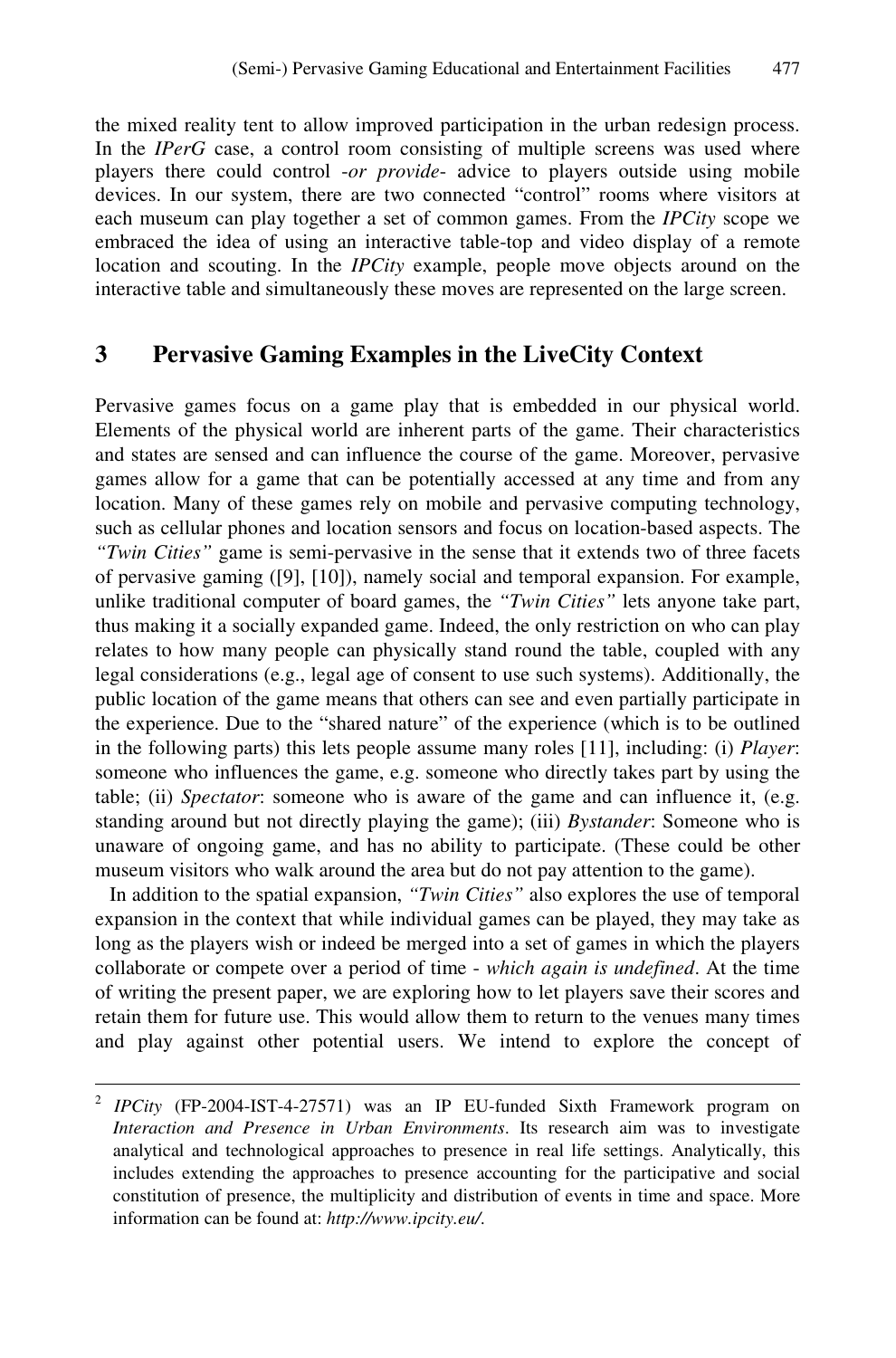"gamification" [12] where elements such as leader-boards or badges can be used to confer status on people and to encourage them to "remain" within the game. "*Presence"* is a critical component of the experience within the *"Twin Cities"* context, intending to allow people from different cultures to get together via a "gamelike" environment. In our scope we can consider two main forms of presence [13]:

- *Social presence:* The feeling of being with another person.
- *Physical presence:* The feeling of being at another place.

The *"Twin Cities"* framework targets the concept of social presence where the video feed is designed to make people feel like they are together [14]. In particular, the emphasis is on improving communication through the use of tangible user interfaces such as the multi-touch table. Prior work in the *IPCity* context has identified that a shared table approach can be used to foster communication between different people and this encourages negotiation & discussion about relevant topics. Our approach extends this perspective to video communication and to remote locations.

#### **3.1 Game Design**

This section provides an overview of the selected game designs. Since both involved "parties" are *Telecommunications/Post Museums* (in Athens and Luxembourg) it would be desirable [15] to combine the following key factors: (i) Take advantage of live v2v infrastructure, *where it is possible*, to enhance the experience of the games within the participating museums; (ii) consider and promote awareness of the other museum's exhibits-collections, and; (iii) provide general information about telecommunications and/or related technical facilities. In order to perform an effective design and thus to ensure wider applicability-adoptability of the games, the latter have been designed in a way to be "*as simple as possible*" regarding their perceptive concept without necessitating any specific technical -or other- prior knowledge by the intended users-visitors of the museums. The related concept, per game, has been selected so that to be explicitly relevant to a collection of exhibits and/or to an eventactivity promoted by the museum(s). Furthermore, a critical priority of the full game design process was to improve cultural and educational interactivity between users residing in different locations (i.e., cities or countries), in parallel with the inclusion of multiplayer setting so that to have, occasionally, many participating users.

Designing the games ([16], [17]) should also take under consideration the factors discussed as follows: 1) For both involved museums we have considered the next classification regarding visitors: *a)* School groups (i.e.: ages 5-15) cover 90% of visitors (s*chool groups usually consist of teams of 20-35 students*); *b)* Individual children (i.e.: ages 5-10) cover 5%, and; *c)* Adults (i.e.: ages 35-45) cover the remaining 5% of the visitors' population. 2) Some of the games should mainly address adults in order to "attract" this age group; in this context: *a)* There should be a co-operation mode between the visitors of the two museums; *b)* A game should be playable in both groups and by individuals; *c)* A game should encourage movement and discovery of the related museum's collections. Among the priorities that have influenced the game design process was the inclusion of "multi-player" involvement,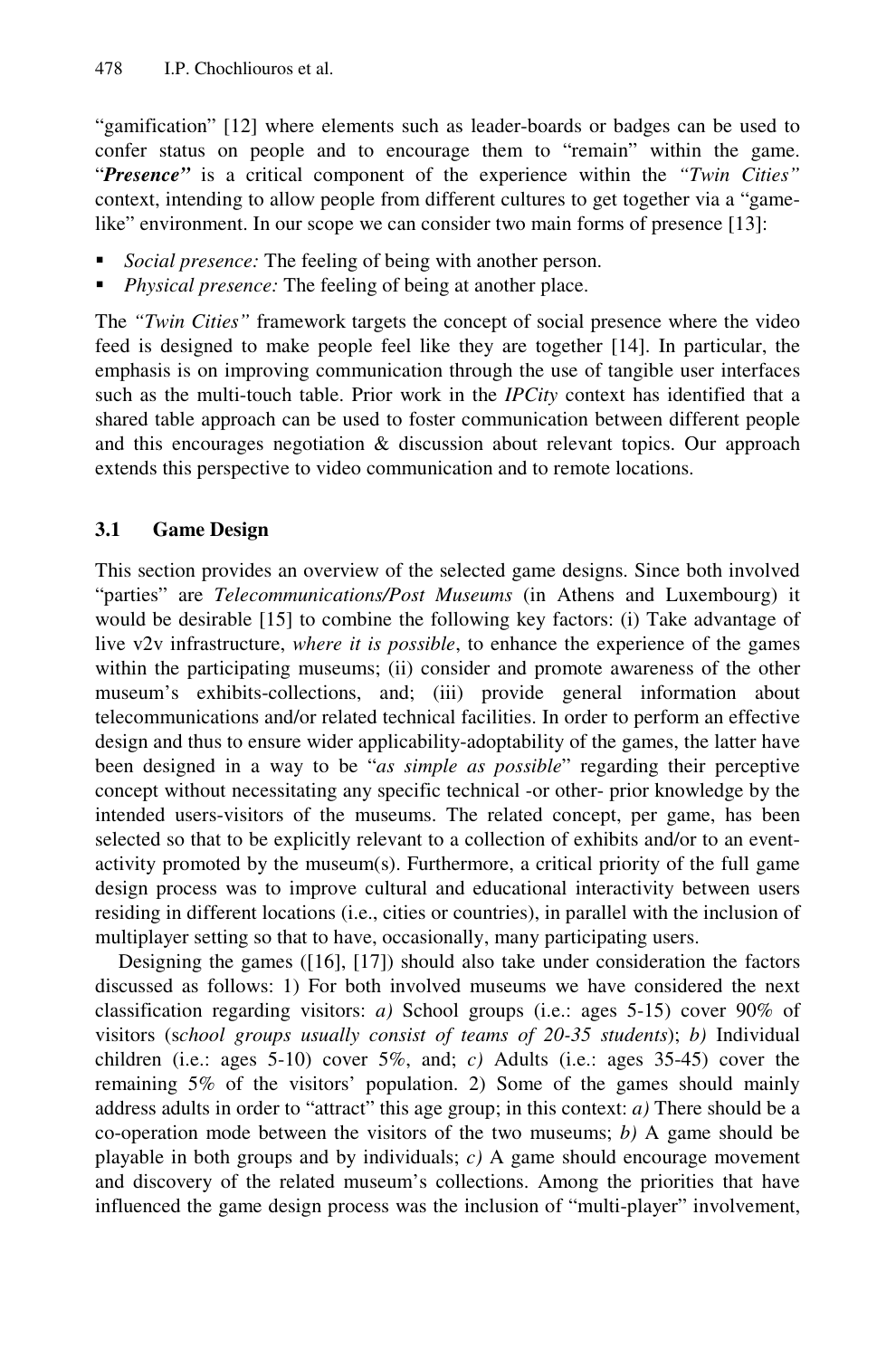although this also depends on other factors like the frequency of visits, any specific events that can attract more people in certain time-slots, etc. In order to overcome this restriction, it would be ideal if the game(s) could be considered as "operational" even in case of the absence of (remote) players ([18], [19]). This simply implicates that it should be possible, for a museum's visitor to "access" a game being at a certain level of progress or to access a new one. The LiveCity platform supports a v2v-based game concept to fulfill this feature, together with the one of the "distant presence". In addition, appropriate equipment (such as cameras) is to be set-up in the participating museums to extend the proximity area of the multi-touch tables that are to be used for the games. The following sections discuss the selected game designs.

#### **3.1.1 Game Conceptualization**

As noted earlier, our work is predominantly focused on providing a degree of social presence between game players, our objective being to use multi-touch interaction and a live video feed between the two locations. Our initial game designs focus on supporting social presence from three main game design perspectives where video is used in different ways to encourage play, discussion and cross-cultural awareness. These are outlined in Table 1 below, with the top level "using video for awareness and communication" being the most basic through "Video as the Game", where the objective is to make the video component the goal. A brief description based on each game is provided in the following section; a more thorough description and additional rationale for the concepts used in some of the games can be found in [19].

| Level                  | <b>Example Games</b>                                                           |
|------------------------|--------------------------------------------------------------------------------|
|                        | Using video for awareness and   Mosaic, memory and putting things in the right |
| communication          | order and quiz and build it together                                           |
| Interacting with video | Embedded video in mosaics or memory games                                      |
| Video as the game      | TV show with live video mixed with CMS content                                 |
|                        | – create a live broadcast                                                      |

**Table 1.** Use of live video-to-video feeds in games

#### *Using Video for Awareness and Communication*

These games use video to encourage discussion *about* the content on each multi-touch table. Rather than the video being the driving factor in the game, video is used passively where players at each location can see and hear the players at the other location while they take part either in local game (one museum only) or multi-player game (two museums playing together). This style of game play was conceived as a way to break down the usual "cultural divide" between twinned locations such as towns or museums where the actual inhabitants or visitors often never meet one another and instead it is on the officials or designated people who get a chance to meet. The approach is also designed to be relatively free form in the sense that while the games should encourage discussion about the content at both museums the visitors are in fact totally free to talk about whatever they wish as there are no content, time or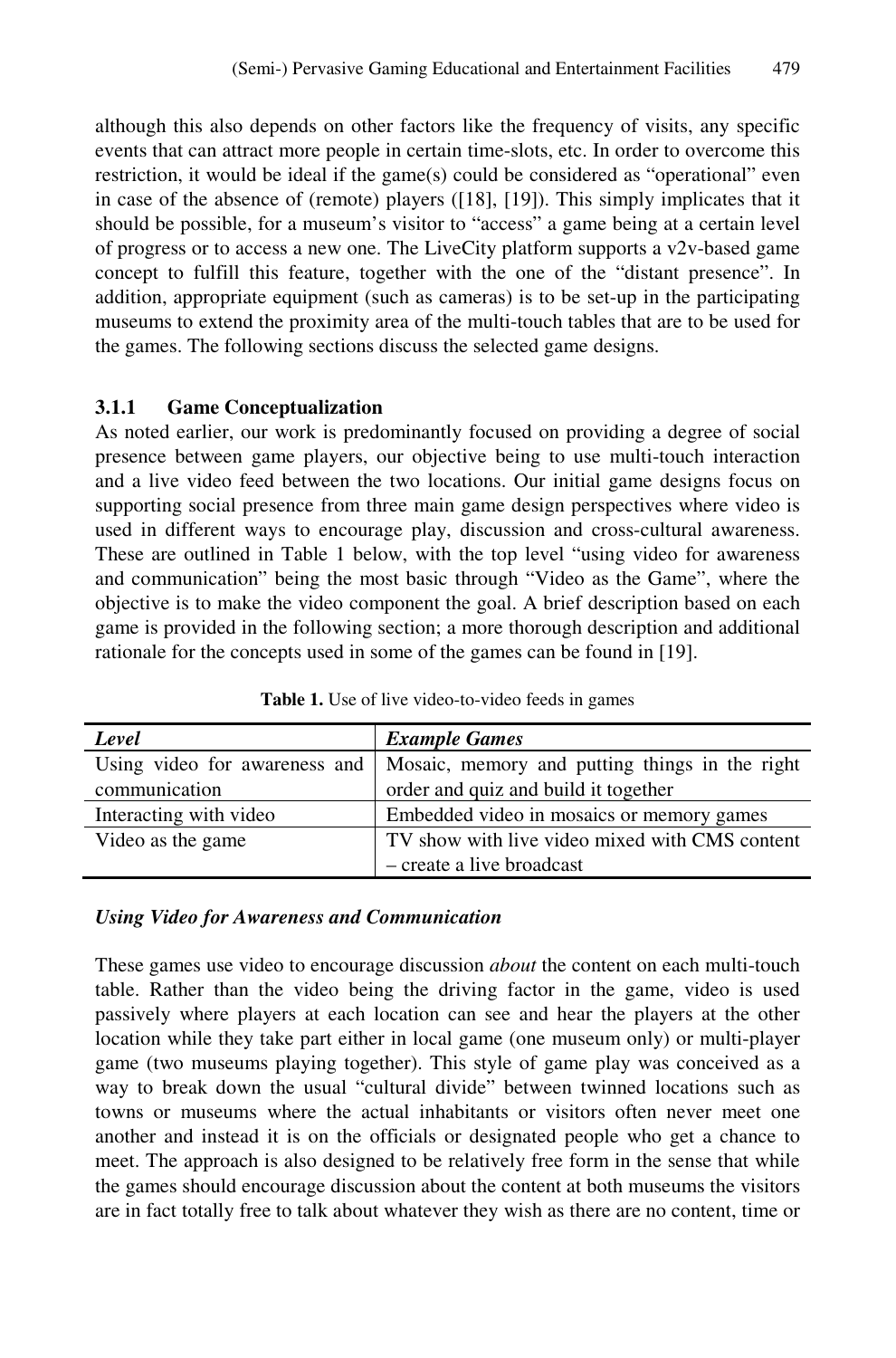participant restrictions. To a limited extent this allows for a semi-pervasive experience as both players and spectators can take part. Indeed, as the games are ongoing, spectators are free to interact as they wish, perhaps just waving to people or even talking to people at the remote locations. This, in turn, may shape players' behavior.



**Fig. 1.** Mosaic/Jigsaw game example

For this game type content from each museum is placed in a jigsaw or mosaic which is then put into the wrong order (see Fig.1). Players of the games are then asked to put re-assemble the contents to create the correct image. A more complex version of mosaic based on the "Interacting with Video" level is outlined later.

While mosaic/jigsaw mainly concentrate on visual content play, i.e. they are about reassembling an image the "putting things in the right order" concept operates on both this and the conceptual level. Alternatively, content can be placed in the right order based on conceptual details. For example, at the conceptual level in a telecoms museum, people could be asked to construct a telecoms network across Europe by connecting the correct components such as cables, switches and tele-houses in the right order. Alternative approaches to this include placing things in historical order (see Fig.2).



**Fig. 2.** Put-in-order game with telephone devices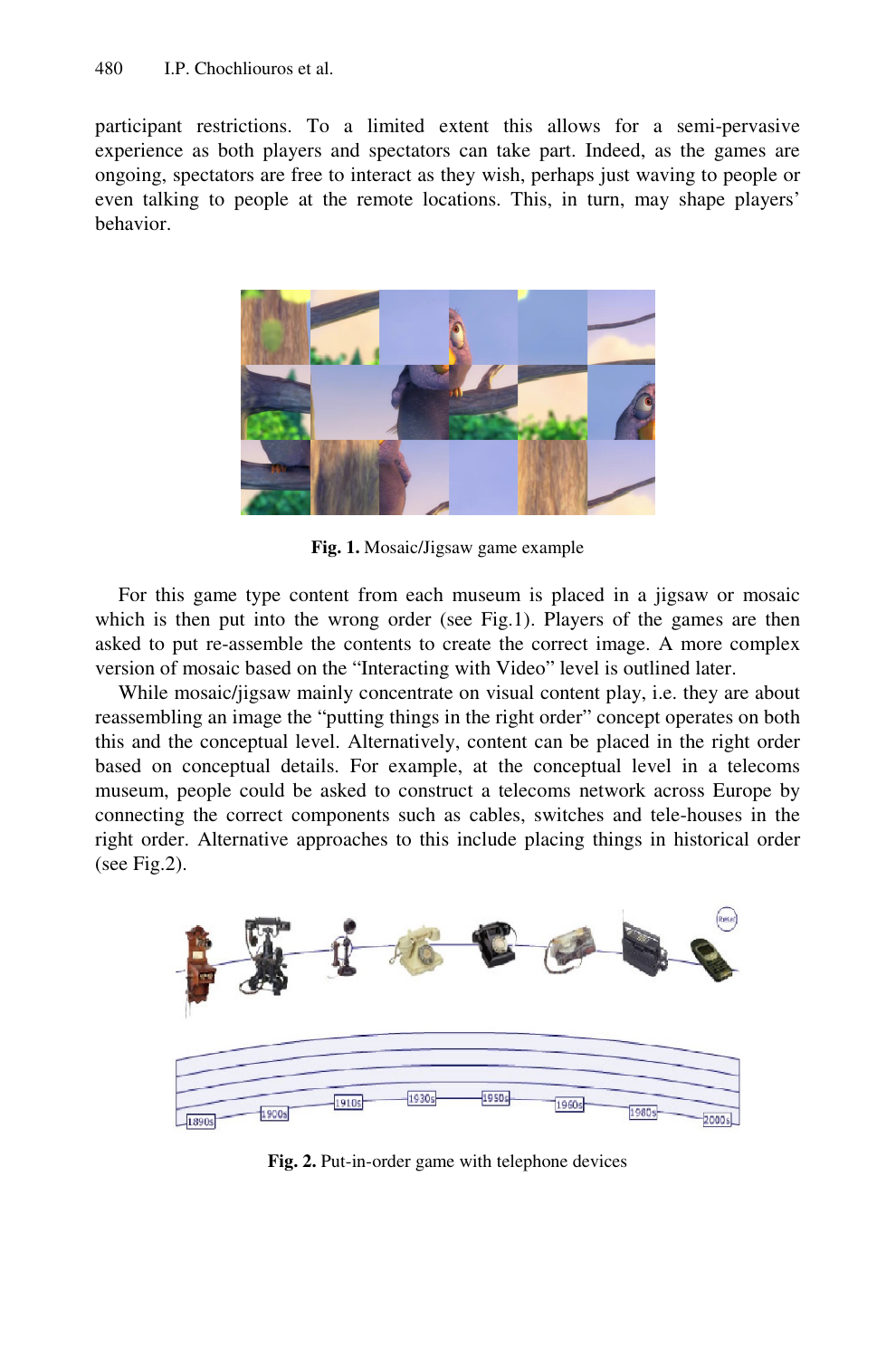The classic memory game is familiar to many people and is often played with a deck of cards where people turn over two cards and if they match they keep them facing up. The game is played until all cards have been matched in pairs. This approach is used within our system but with tiles, each tile consisting of a piece of relevant content for example telephones or stamps (see Fig.3). The memory game can be played either on a visual basis or again on a conceptual one, where people are asked to memorize related concepts when turning over cards.

Quizzes are another popular format and are again applied with LiveCity, in the example (see Fig.4) (know as "Whose phone is it?") players are asked to match the phone with the right person. In this case, multi-touch is used to drag the images around. While players may be able to guess some of the answers for this, other quizzes' players may also need to spend time finding out about contents in the museum. Additionally, this approach encourages the exchange of information between the two museums as players could be quizzed on content in the other museum. This would necessitate that players find out and discuss content together.



**Fig. 3.** Memory game example: stamps **Fig. 4.** The quiz game concept

The building together game starts by showing the players an image of an object (e.g.: a museum exhibit, art piece, building, or something else), which is then split into several parts which, *in turn*, are randomly rotated, resized and mixed. The objective is to "build" the original object from its parts. On the first floor of the *OTE's Museum* in Athens there is a wall-to-wall poster of Alexander Graham Bell, which consists of dozens of the Museum's exhibits and could be easily used for the purposes of this specific game (*as shown in* Fig.5). Multi-touch interaction enables an arbitrary number of players to collaborate in the game. Collaboration with the remote players will be facilitated by the live v2v link between game sites. Multi-touch interaction enables an arbitrary number of players to collaborate in the game. Collaboration with the remote players will be facilitated by the live v2v link between game sites.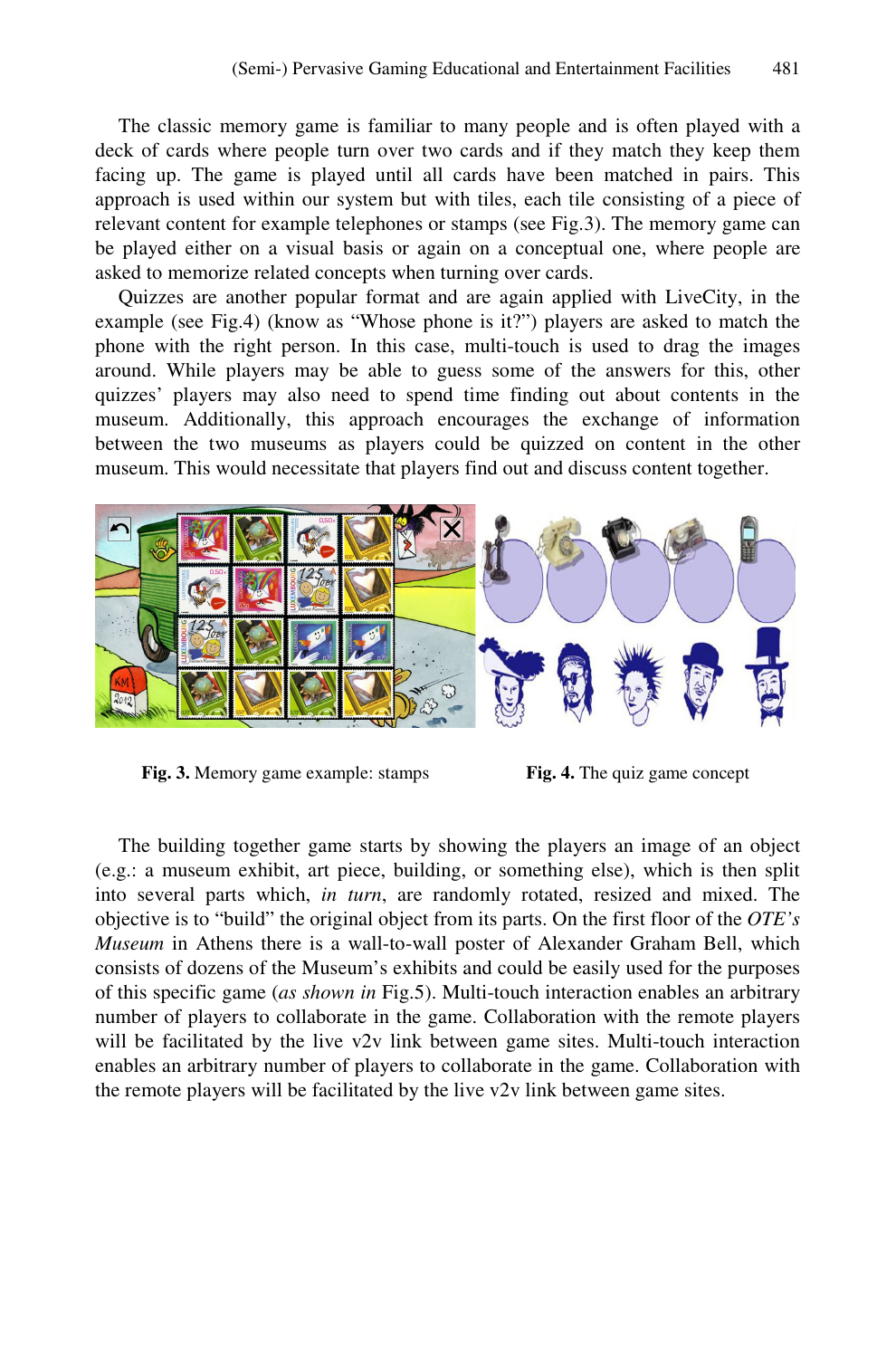

**Fig. 5.** The *Alexander Graham Bell* "build together" game concept

The previous games use the multi-touch table and video feed from a static location in the museum which could result in people being drawn away from the museum content. This problem is not unique to our proposed games and has also been noted in [20] where authors suggest that care should be taken to integrate "more closely" real world elements with game content. Therefore, in order to encourage greater exploration of the museum itself, they could be combined with mobile devices so that people must search for information within the museum and take a video or picture in order to complete the game.

#### *Interacting with Video*

The majority of the games described in the previous section can also use live video as content. Under this scenario the live video feed becomes embedded to form all -or part- of that particular game. This approach means that players have to physically collaborate on both sides by, *for example*, remaining still in order for players at the other location so that they can correctly reassemble the mosaic. However, as video is relatively uncontrollable they may adopt other strategies such as using particular movements in order to play a game. These types of games have the potential to increase the level of embodied interaction among players which we hope will, in turn, raise their sense of involvement, engagement and social presence.

In the mosaic game, players at each location could see a live video feed of people from the other location; the video feed is then broken up incorrectly across the mosaic tiles. Under this scenario the players would be confronted with the choice of remaining still at each location -or if they are particularly competitive- perhaps moving around in order to confuse the people at the other location. Such an approach would allow for the exploration of collaborative versus co-operative forms of embodied interaction within such games. Related to this gaming concept is the memory game with a live video feed; under this scenario one of more of the tiles could contain live video from each location which players then have to match. In this setting one tile could represent one feed, or a feed could be spread across many tiles.

#### *Video as the Game*

This concept *uses the video feed* as the *objective* of the game. The objective of the TV broadcast game is to create an engaging gamified museum browsing experience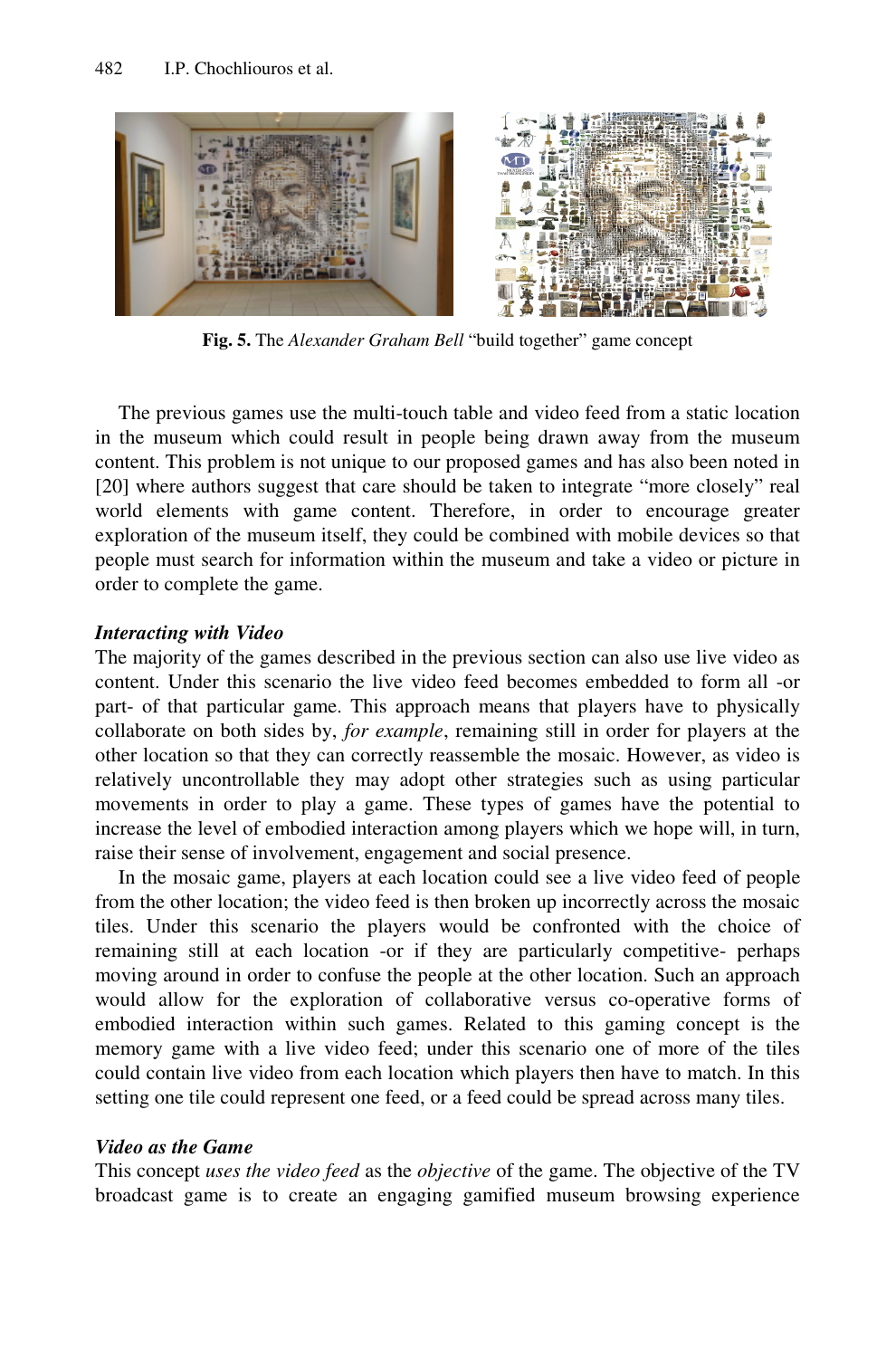which encourages visitors to browse more attentively, discover important, interesting or unusual exhibits selected by the exhibition curators, learn about them and share that knowledge via the live video stream with visitors at the other museum. This approach utilizes the v2v platform, multi-touch table and mobile devices. The game functions in the following way: The visitors of the connected museums can browse through the images of the other museums' exhibits by using multi-touch tables. If the visitors of the Museum A (Team A) want to learn more about a particular exhibit they click a "Show it" button. The multi-touch table at the Museum B displays a message that someone from the Museum A wants to see the particular object. The objective of the Museum B visitors (Team B) is to locate and present the object via live video stream by using provided mobile devices with the game application. Once the challenge is accepted the game starts. First, Team B has to locate the object and take the picture of it by using the mobile application. The picture is instantly displayed in the Museum A and its team confirms that the correct exhibit is photographed. Then Team B has up to 5 minutes to learn as much as possible about the object and prepare to present it. Meanwhile, Team A is shown a presentational video or audio guide based presentation about the same object, they can read additional information and see more images of the particular object. When Team B is ready (or when 5 minute time limit is reached), they start the "broadcast" and have up to 2 minutes to present the object through live video. The provided mobile camera-enabled devices -such as tablets- are used to capture the video, by using the game application. When 2 minutes run out the video is stopped, or can be done manually, if the team mentioned everything they wanted. While the presentation is running, people in Museum A see a live video stream and the list of facts about the object on the multi-touch table. If the broadcasting team mentions a certain fact or feature, the viewers have to tap on the button to confirm that the fact was mentioned correctly. Once the broadcast is over, the teams can swap and the presenter can request to present the object from the other museum too. The points are calculated for the least amount of time taken to locate the exhibit, and prepare for the presentation. Facts about the exhibit can have different point weight depending on their complexity (e.g. a player scores 1 point for mentioning that the object is a "light bulb and 5 points for mentioning "Thomas Edison"). Every participating museum can create or accept the challenges and the roles can be switched instantly once the running activity is finished.

#### *Content Management*

In order to let other twinned locations create similar experiences, a content management system has been developed which lets other venues use their content within the game templates.

### **4 Conclusion**

In this paper we have presented a number of games which use video in different ways to promote cross-cultural awareness at twinned locations. Our work was based on the view that video-to-video is largely underutilized within the domain of game playing yet when combined with multi-touch and related forms of intuitive interaction it has a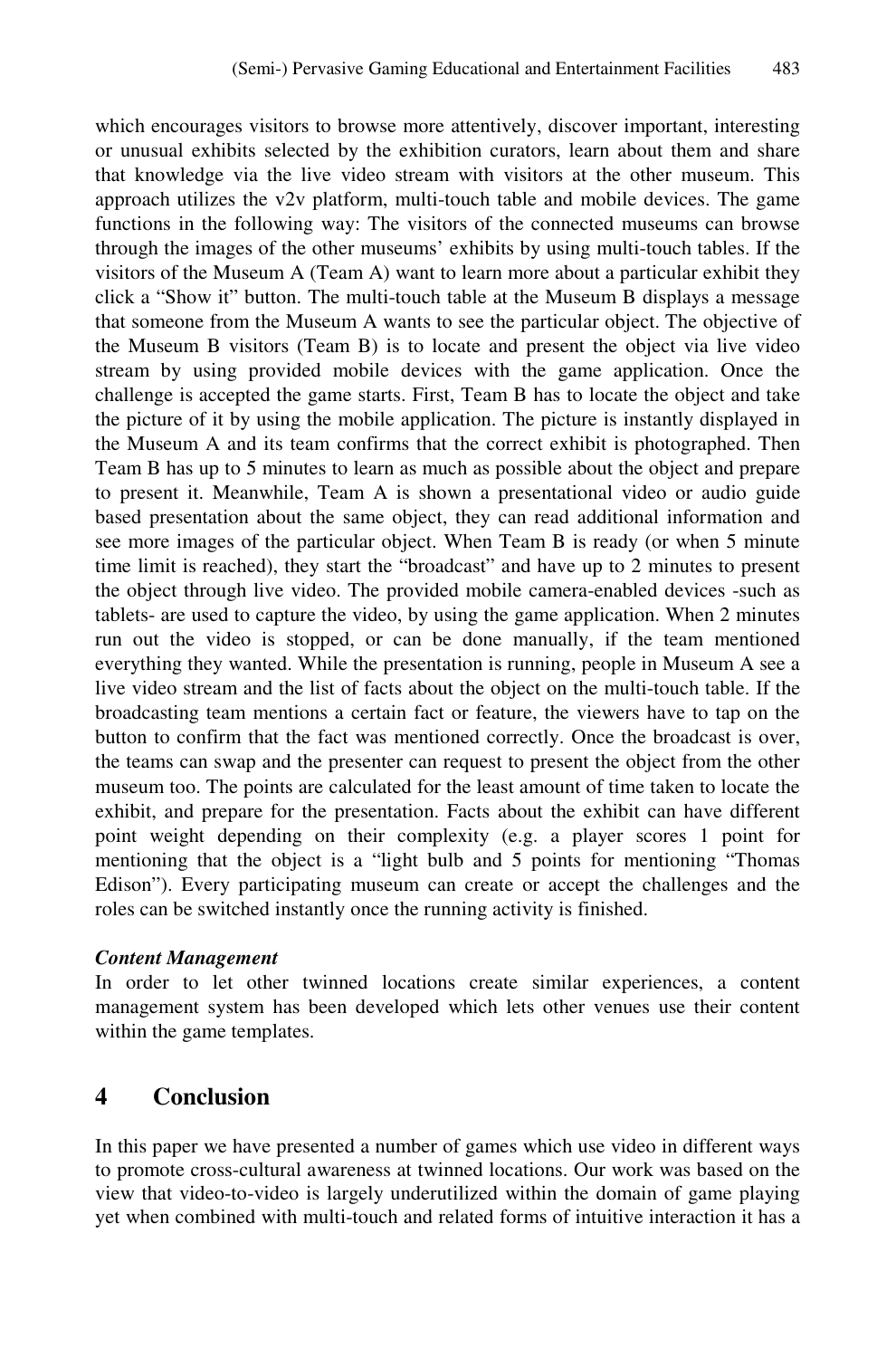great potential to provide rich experiences. We have expanded upon this by providing three different levels of game which use video-to-video communication in different ways. This classification should provide a useful basis upon which future work can be based. Furthermore, the designs and classifications indicate that at a generic level video to video interaction offers a potential to improve interaction between people and in particular within the proposed cultural contexts.

**Acknowledgments.** The work presented in this paper is from the LiveCity project which is funded by the European Commission under *DG CONNECT* (FP7-ICT-PSP, Grant Agreement No.297291). Photographs of museum content are from the P&T Post/Musée (Luxembourg) and the OTE's Telecommunications Museum (Athens). We gratefully acknowledge the assistance of the staff from both museums.

## **References**

- 1. European Commission, Information Society and Media: Education and Information Society: Linking European Policies. Luxembourg (2006)
- 2. Commission of the European Communities: Communication on Europe 2020: A strategy for smart, sustainable and inclusive growth COM(2010) 2020 final (March 03, 2010)
- 3. Future Internet Assembly (FIA): Position Paper: Real World Internet (2009)
- 4. Amit, R., Zott, C.: Value Creation in eBusiness. Strategic Management Journal 22, 493–520 (2001)
- 5. Commission of the European Communities: Communication on A Digital Agenda for Europe COM(2010) 245 final/2, 26.08.2010. Brussels, Belgium (2010)
- 6. Koleva, B., Benford, S., Greenhalgh, C.: The Properties of Mixed Reality Boundaries. In: Proceedings of the Sixth European Conference on Computer-Supported Cooperative Work, Copenhagen, Denmark, pp. 119–137 (1999)
- 7. Benford, S., Giannachi, G.: Performing Mixed Reality. Massachussets Institute of Technology (MIT) Press (2011)
- 8. Milgram, P., Kishino, F.: A Taxonomy of Mixed Reality Visual Displays. IEICE Transactions on Information Systems E77-D12, 449–455 (1994)
- 9. Montola, M.: Exploring the Edge of the Magic Circle: Defining Pervasive Games. In: Proceedings of DAC 2005 Conference, Copenhagen, Denmark, December 1-3 (2005)
- 10. Montola, M., Stenros, J., Waern, A.: Pervasive Games: Theory and Design. Morgan Kaufmann, San Francisco (2009)
- 11. Montola, M., Waern, A.: Participant Roles in Socially Expanded Games. In: Strang, T., Cahill, V., Quigley, A. (eds.) Pervasive 2006 Workshop Proceedings 165-73, PerGames 2006 Workshop of Pervasive 2006 Conference, May 7-10, pp. 99–106. University College Dublin, Dublin (2006)
- 12. Deterding, S., Sicart, M., Nacke, L., O'Hara, K., Dixon, D.: Gamification: Using Game Design Elements in Non-Gaming Contexts. In: Proceedings of the 2011 Annual Conference Extended Abstracts on Human Factors in Computing Systems, Vancouver, Canada, pp. 2425–2428. ACM (May 2011)
- 13. IJsselstein, W., Riva, G.: Being there: The experience of presence in mediated environments. In: Riva, G., Davide, F., IJsselstein, W.A. (eds.) Being there: Concepts, Effects and Measurements of User Presence in Synthetic Environments, pp. 3–16. IOS Press, Amsterdam (2003)